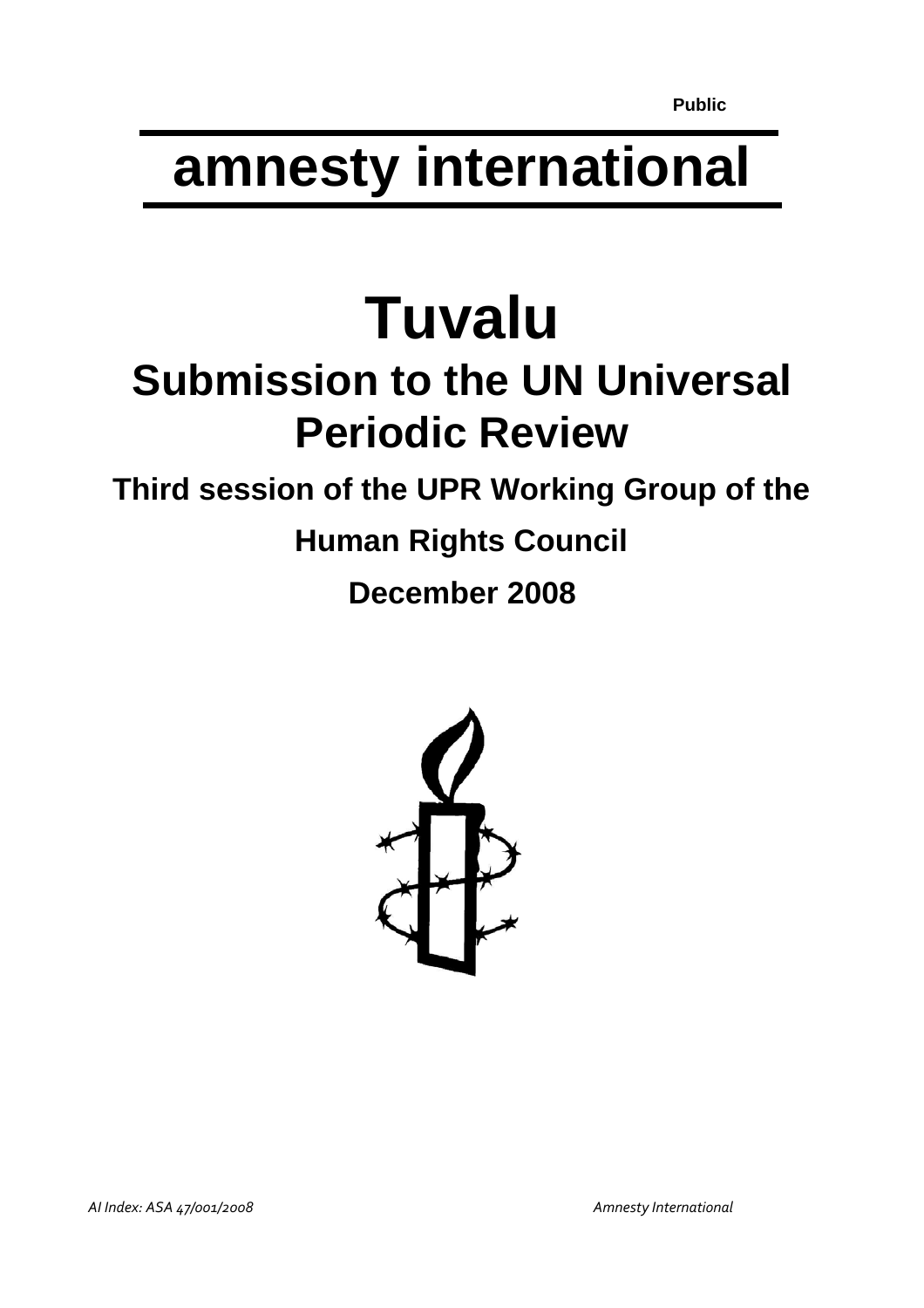## **Executive summary**

In this submission, Amnesty International provides information under sections B, C and D as stipulated in the *General Guidelines for the Preparation of Information under the Universal Periodic Review:*[1](#page-1-0)

In section B, Amnesty International raises concerns over access to justice, citizenship laws, gender discrimination and the status of international human rights treaties.

In section C, we describe concerns on accessibility to the main island of Funafuti and related conditions and violence against women.

In section D, Amnesty International makes a number of recommendations in the areas of concern listed.

 $\overline{a}$ 

<span id="page-1-0"></span><sup>&</sup>lt;sup>1</sup> Contained in Human Rights Council Decision 6/102, Follow-up to Human Rights Council resolution 5/1, section I adopted 27 September 2007.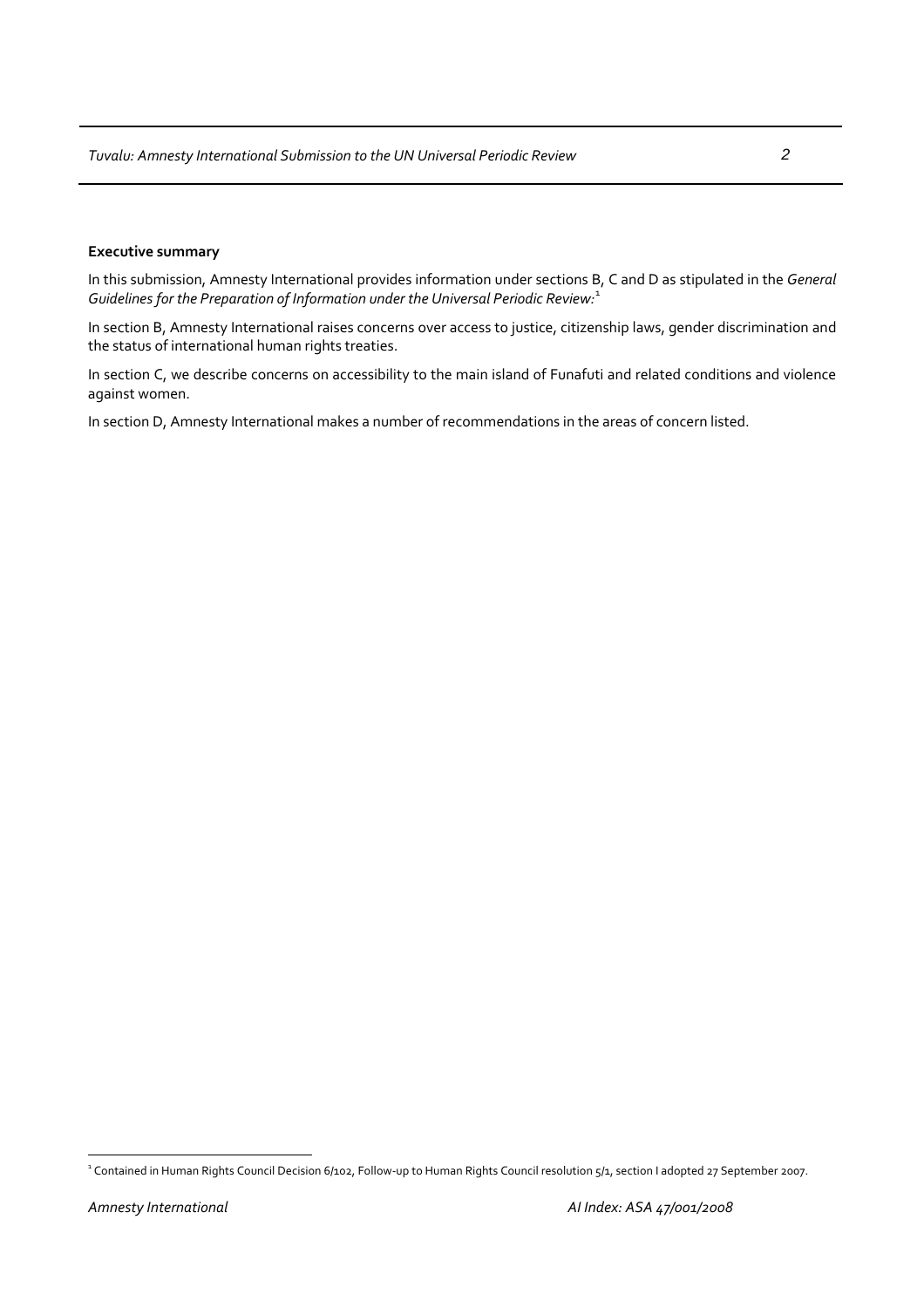# **Tuvalu**

# **Amnesty International submission to the UN Universal Periodic Review**

**Third session of the UPR Working Group, 1‐12 December 2008**

# **B. Normative and institutional framework of the State**

## **Access to Justice**

1. The Court of Appeal has never been convened despite its establishment under sections 134‐135 of the Constitution. An appeal from the High Court to the Court of Appeal was filed in May 2006 by a Trustee of the Tuvalu Brethen Church, seeking special declarations on the scope of the powers of local governing authorities to pass resolutions which purport to restrict certain freedoms. However, there has been no concrete move towards convening the Court of Appeal. This case, which relates to freedom of religion, is of great significance and public interest and it is important that the Court of Appeal is constituted to hear it. Failure to do so would deny the appellant the right to seek justice utilising the judicial system as provided for in law. More generally, in the absence of a functioning court of appeal, individuals' right to seek judicial remedy is seriously curtailed.

2. The physical location of the only High Court in Funafuti makes it very expensive for parties and witnesses residing in other islands to attend the hearing of their cases, as they often have to relocate for several days or even weeks to the capital for the duration of the hearing. This makes it both expensive and difficult for people to access the High Court, which sits twice a year.

3. From January to September 2007, the office of the People's Lawyer was vacant which denied the public access to legal advice and representation. More than 100 cases were adjourned during this time. The increasing number of cases and people seeking advice for civil and criminal matters highlights the need for more than one lawyer to serve the needs of the public. Moreover, the People's Lawyer is based on Funafuti and does not adequately service or address the needs of those who live in the outlying islands.

## **Citizenship and Right to a Nationality**

4. The amendment of Regulations under the *Passport Act* to enable 'Investor Immigrants' to obtain Tuvaluan passports in 1999 required investor immigrants to renounce citizenship of their own nation as a precondition to obtaining the Tuvaluan passport (and to provide evidence of the renunciation). However, Tuvaluan citizenship was not conferred on a number of investor immigrants who had obtained a passport through the scheme. Several persons, some resident in Tuvalu, were thereby made stateless as a result of the scheme, in violation of international law, which prohibits states from rendering individuals stateless. The current situation is that upon expiry of their passports, some of these investors will be both without citizenship and also unable to travel outside Tuvalu. Foreign nationals who have resided in Tuvalu for at least the preceding seven years are able to apply for citizenship by naturalisation, but where such applications are granted, a fee of AU\$10,000 is payable in order to obtain the certificate of citizenship. In addition, the Citizenship Committee has not met regularly to consider citizenship applications.

5. The citizenship status of the children of investor immigrants born overseas is also in question. If born outside Tuvalu, these children are not entitled to Tuvaluan citizenship. Depending on their country of origin, children of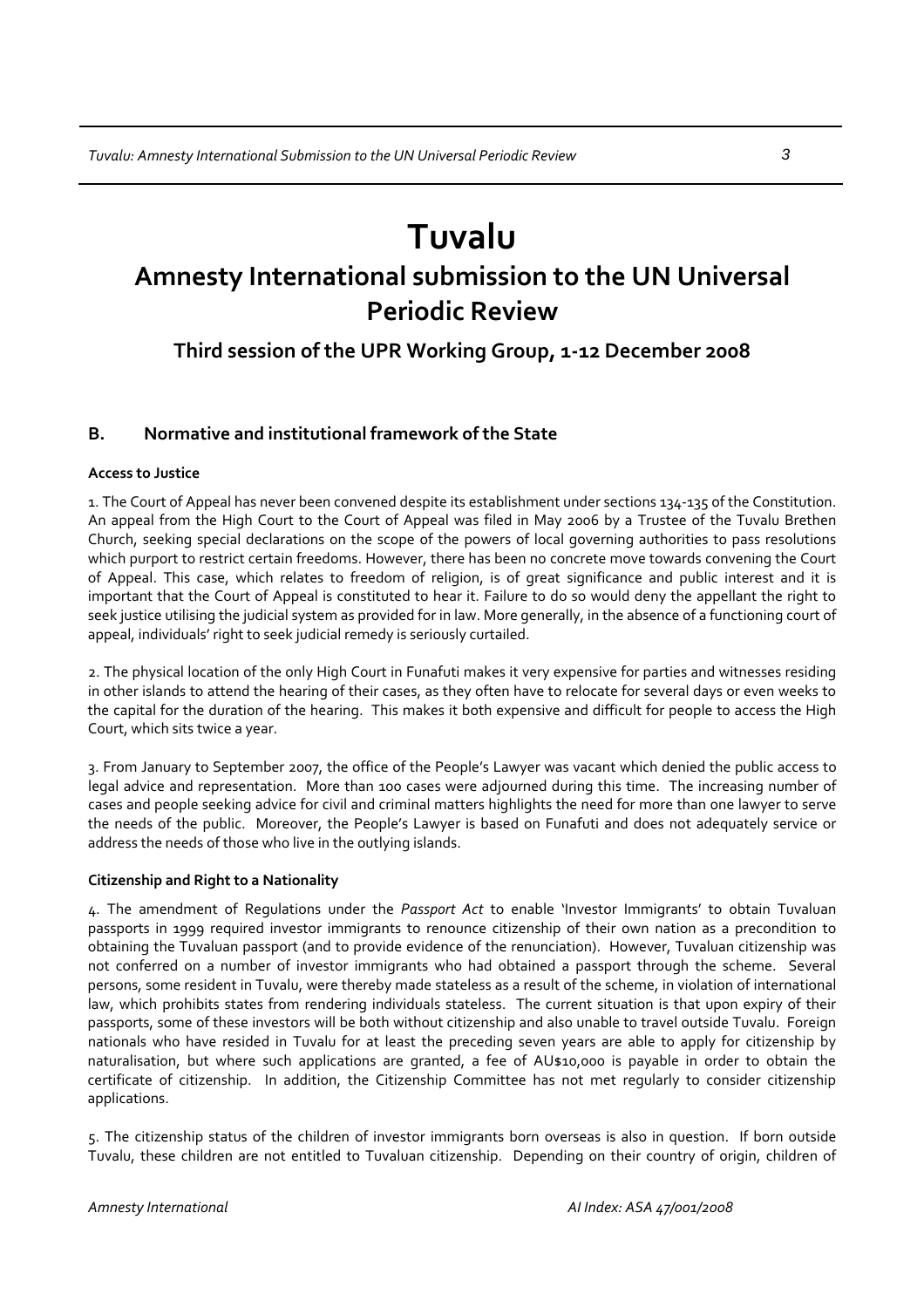investor immigrants may also be excluded from citizenship of their parents' home country. The Passports (Amendment) Bill 2008, tabled in Parliament in May 2008 seeks to discontinue the investor immigrant passport scheme, but does not include any remedial measures to address the issue of stateless persons and those disadvantaged by the scheme. The existence of stateless persons in Tuvalu, and the practical obstacles for such persons in obtaining citizenship by naturalisation, are a violation of international human rights standards and must be addressed by the government as a matter of priority.

# **Gender discrimination**

6. Section 27(2) of the Tuvalu Constitution lists the prohibited grounds of discrimination. The words 'sex' or 'gender' are not listed as a prohibited ground, therefore allowing for unequal or discriminatory treatment of women and young girls in almost all aspects of civil, political, economic, social and cultural life. Consequently, a number of laws still discriminate against women in Tuvalu.

7. Custodial rights of a putative father of an ex‐nuptial child are dealt with under section 20 of the Native Lands Act which discriminates against a woman's right to custody of her child. Under this provision, in an affiliation proceeding where a man does not deny paternity of an ex-nuptial child, he will have automatic custodial rights of the child once the child is two years old. This clearly and sweepingly discriminates against a woman's right to custody of her child, as well as affecting the welfare of the child. The welfare of the child is further affected where women would rather not file for an affiliation case and thus forgo the necessary financial assistance (maintenance) to avoid losing their child.

8. Land inheritance laws are also discriminatory in that a larger portion of land is given to the sons than the daughters.

9. Tuvalu's obligations under the Convention on the Elimination of all forms of Discrimination Against Women underlines the need to amend the Constitution and other relevant laws to ensure that discrimination on the grounds of sex or gender is prohibited.

# **International Human Rights Instruments**

10. The government has is party to the Convention on the Rights of the Child and the Convention on the Elimination of all forms of Discrimination Against Women. However, it is not party to the International Covenant on Civil and Political Rights and the International Covenant on Economic, Social and Cultural Rights, the International Convention on all forms of Racial Discrimination, the Convention against Torture and other Cruel, Inhuman or Degrading Treatment or Punishment and the Convention on the Protection of the Rights of All Migrant Workers and Members of their Families. The position of the Tuvalu courts on the applicability of international human rights treaties is that the treaties are only applicable once they have been legislated by Parliament.

# **C. Promotion and protection of human rights on the ground**

# **Accessibility of Land on Funafuti**

11. Overcrowding and other prevailing conditions on the main island of Funafuti increase the vulnerability and marginalisation of those who are moving there from the outer islands. The lack of effective planning and legislative controls on settlement patterns and the absence of legal provisions which recognise the rights of tenants when no legal lease exists exacerbate the situation, often leading to violations of individuals' rights to adequate health care, sustainable livelihood and healthy environment. In many situations where lease arrangements are informal, the 'tenants' rely on the goodwill of the landowners, especially if the tenants have built permanent or semi‐permanent dwellings.

12. Consequently, a growing number of residents in Funafuti squat on land near rubbish dumps and therefore live in very poor sanitation conditions. Other related social issues include poor housing facilities, water shortages and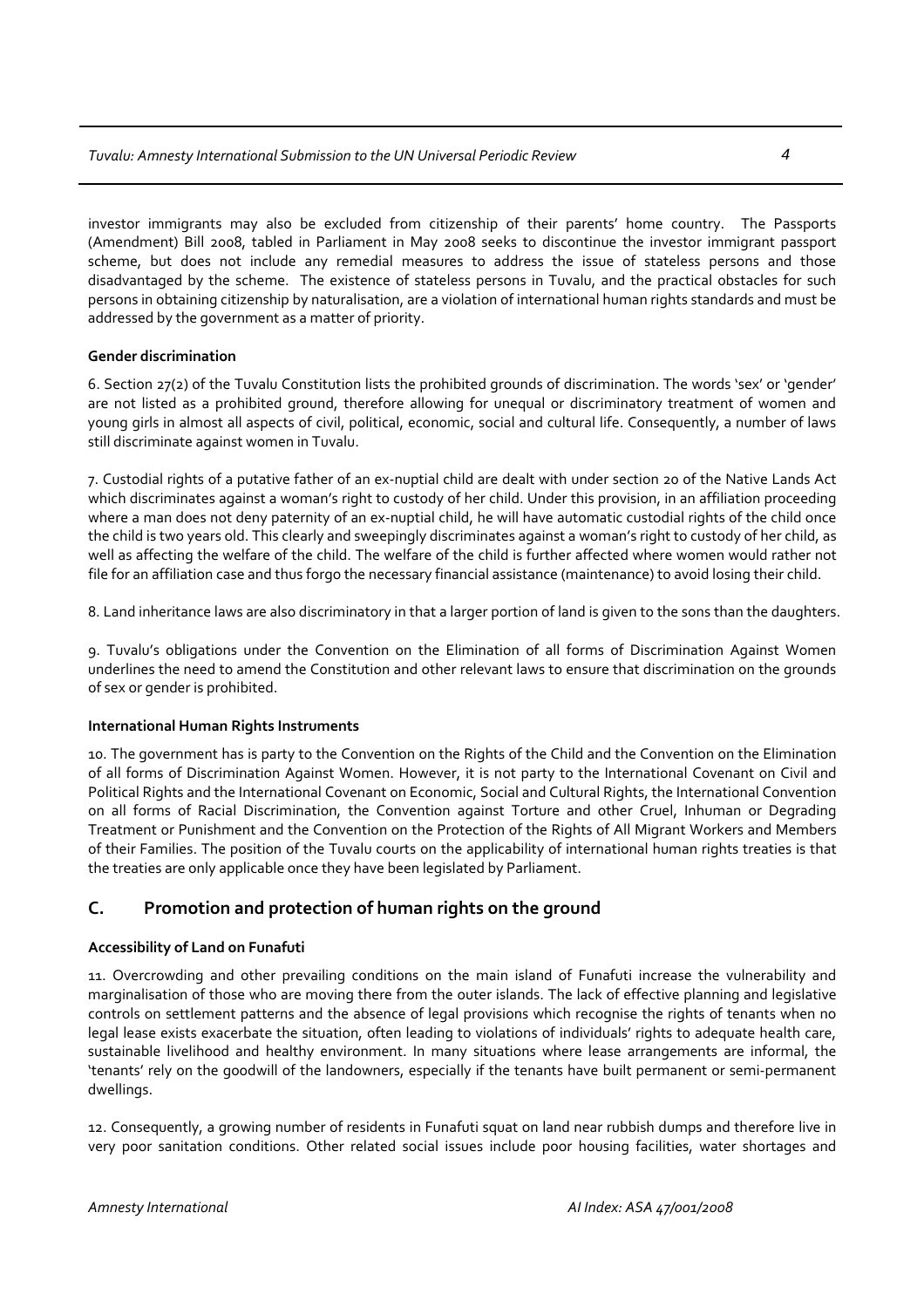exposure to acute skin diseases and other health problems due to the environment that they live in. Health Department Inspectors do not have any legal powers to restrict people from living in such conditions.

## **Violence Against Women**

13. Despite their high incidences, of domestic violence, there are many instances where cases of domestic violence, sexual assaults and rape against women are not reported due to lack of awareness of women's rights and traditional and cultural pressures on victims..

14. Reports of traditional apologies and acceptance of these apologies for violence against women and girls, including rape, incest, and assaults are a cause of serious concern to Amnesty International as they result in impunity for serious human rights abuses and encourages their perpetuation. Amnesty International acknowledges the initiative by the Tuvalu Police to engage its officers in training with the Pacific Prevention of Domestic Violence Programme.

# **D. Recommendations for action by the State under review**

15. Amnesty International considers that there are a number of key challenges that the government of Tuvalu must address to uphold its commitment to human rights protection:

## **Access to Justice**

- To ensure that the Court of Appeal is convened and functioning to hear the appeal of the Tuvalu Brethen Church case
- To find ways to make the superior court (in this case the High Court) more accessible to the general public;
- To put measures in place to ensure that the office of the People's Lawyer is sustainable and has adequate human and financial resources to effectively service the needs of the public in Funafuti as well as in the other islands.

## **Citizenship and Right to a Nationality**

• To amend the relevant laws to provide remedies for stateless persons, including children, and those who have been adversely affected by the Passport scheme of 1999.

## **Gender Discrimination**

- To amend the Constitution of Tuvalu to include provisions prohibiting discrimination on the grounds of "sex" or "gender";
- To review all relevant laws which discriminate or impact negatively on women and to amend laws and change policies and practices which either expressly discriminates against or perpetuate the discrimination and marginalisation of women, so as to bring them into line with CEDAW and other international human rights standards

## **International Human Rights Treaties**

- To accede to the International Covenant on Civil and Political Rights and the International Covenant on Economic, Social and Cultural Rights and other core human rights treaties.
- To enact laws through parliament to implement the provisions of these treaties, as well as the human rights treaties to which Tuvalu is a party, in domestic law.
- To ensure that the provisions of international human rights treaties and other standards are also implemented in policy and practice.